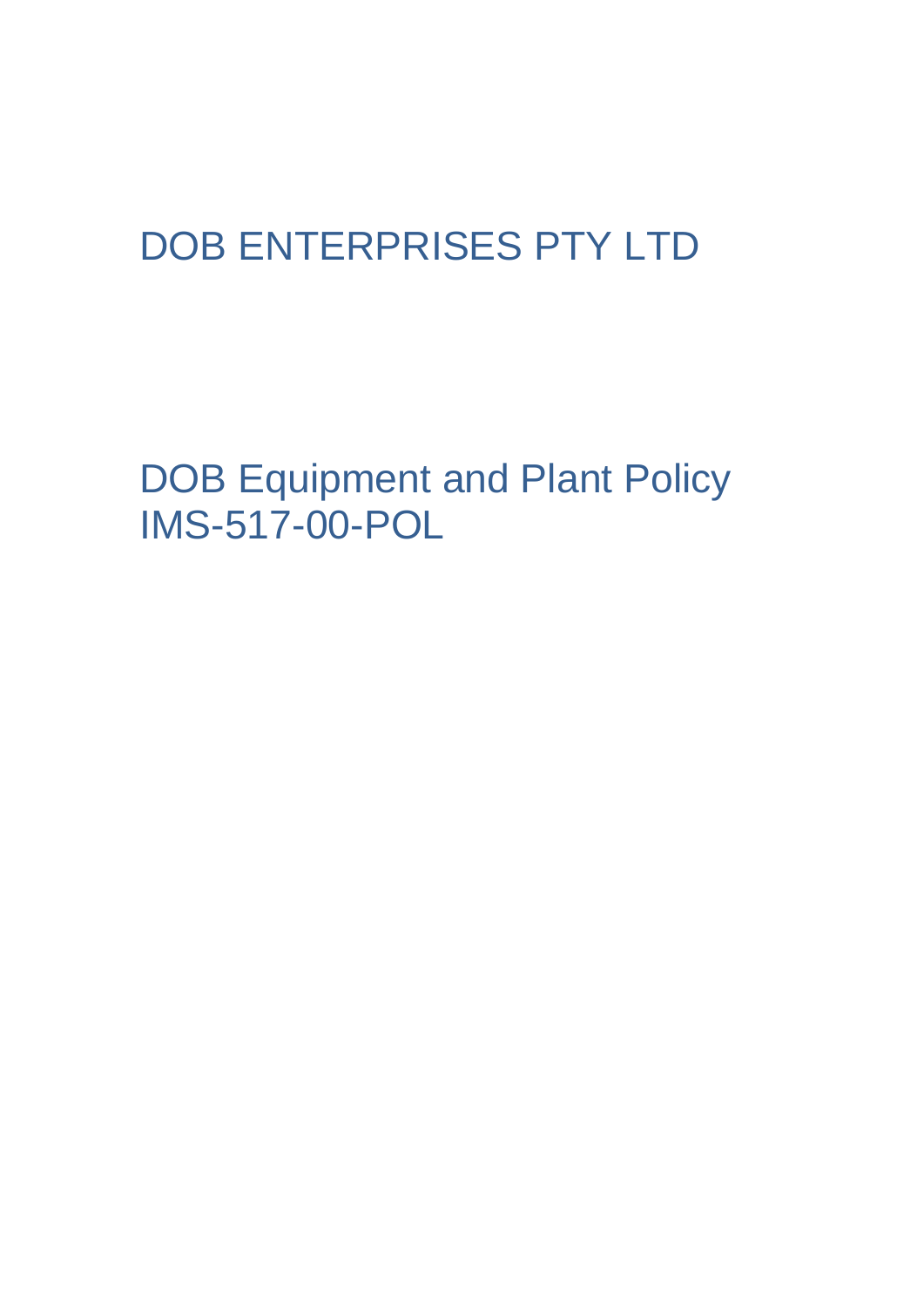## **Revision History**

| <b>Date</b> | <b>Rev</b>     | <b>Modified</b><br><b>By</b> | <b>Changes Made,</b><br><b>Review History</b> | <b>Reviewed</b><br>by | <b>Approved</b><br>by |
|-------------|----------------|------------------------------|-----------------------------------------------|-----------------------|-----------------------|
| 19.02.19    | $\overline{0}$ | Sunette<br>Opperman          | Creation                                      | S Rupert              | S Rupert              |
|             |                |                              |                                               |                       |                       |
|             |                |                              |                                               |                       |                       |
|             |                |                              |                                               |                       |                       |
|             |                |                              |                                               |                       |                       |
|             |                |                              |                                               |                       |                       |
|             |                |                              |                                               |                       |                       |
|             |                |                              |                                               |                       |                       |
|             |                |                              |                                               |                       |                       |



**DOB ENTERPRISES PTY LTD**<br>ABN 20112 866001 **Revision 0 D Date** 19.02.19

Level 1 49 Horton Street Port Macquarie NSW 2444 Ph: 1 300 854 622 Fax: 02 6583 8468

**Document No** IMS -517-00-POL **Page**

**UNCONTROLLED WHEN PRINTED OR DOWNLOADED**

Page 2 of 4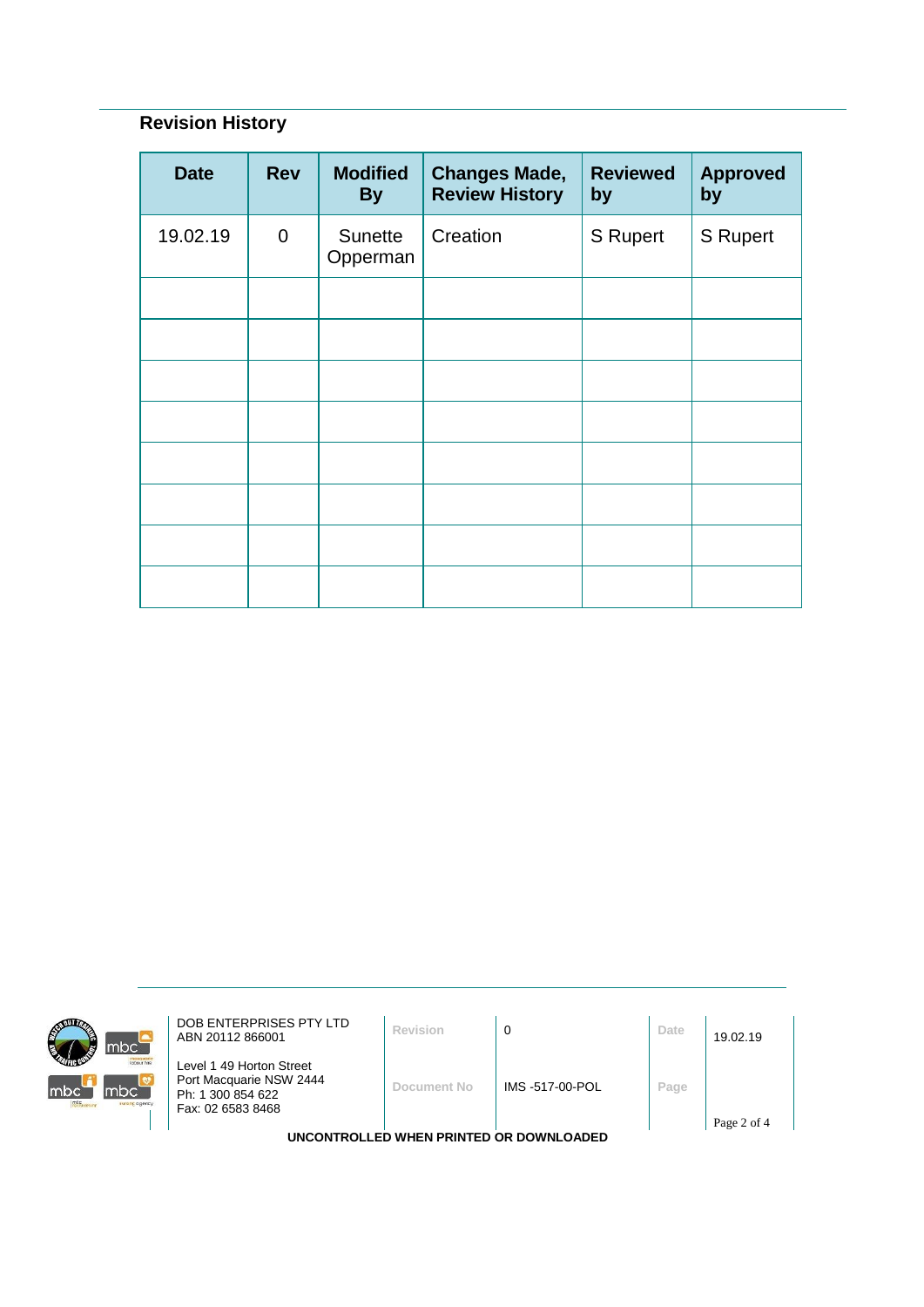DOB is committed to reducing the risk of injuries, hazards and incidents associated with plant & equipment. The objective of this policy is to ensure DOB's plant, vehicles and other mechanical equipment is available in good working order so as to ensure safety and reliable service.

DOB management will:

- File and maintain records pertaining to the maintenance, repair and condition of plant & equipment in line with legislation and manufacturer's guidelines
- Put systems in place to allow workers to report any concerns with the function, performance or use of plant & equipment on the premises
- Consult with workers via formal & toolbox meetings to discuss any problems regarding plant and equipment
- Conduct risk assessment of plant & equipment and, where possible, eliminate or reduce the risk
- Review risk assessments when new plant or equipment is introduced or when an incident has occurred
- Put in place engineering controls for the management of plant & equipment
- Isolate equipment which is faulty or dangerous
- Implement administrative controls to plan for maintenance, repair and calibration of plant & equipment
- Implement administrative controls to track worker training, qualification, certifications & manage any additional training or renewal of licences to ensure compliance
- Conduct checks to ensure that only properly trained & qualified persons operate plant & equipment
- Conduct planned audits to ensure that the above measures are working & to improve processes where necessary
- Provide workers with Personal Protective Equipment (PPE) as necessary to undertake their duties
- Consult with workers, contractors & sub-contractors regarding the safe use & upkeep of plant & equipment.

Plant & Equipment operations workers, contractors & sub-contractors will:

- Operate plant & equipment which they are properly trained & qualified to use
- Report any fault or concern they have with plant or equipment immediately
- Follow set procedures to report incidents or concerns with plant & equipment
- Store, manufacture & transport dangerous goods in line with company policies
- Ensure that training & licences are up to date, make these available as required by the business / industry and inform management when re-training or re-licensing is due
- Wear Personal Protective Equipment (PPE) at all times whilst operating equipment
- Follow all guidelines, policies & legislation as directed by the organisation

## REPLACEMENT PERIODS

Replacement periods will be set by DOB management to provide the best financial result for DOB whilst also taking into account of DOB's safety requirements and resources. PURCHASING & DISPOSAL

The purchasing of major plant and equipment should take into account the following (but not limited to):

• Demonstrated need for the item, taking into account the level of performance and levels of safety required



DOB ENTERPRISES PTY LTD **DOB ENTERPRISES PTY LTD**<br>ABN 20112 866001

Level 1 49 Horton Street

**Document No** IMS -517-00-POL **Page**

Port Macquarie NSW 2444 Ph: 1 300 854 622 Fax: 02 6583 8468

**UNCONTROLLED WHEN PRINTED OR DOWNLOADED**